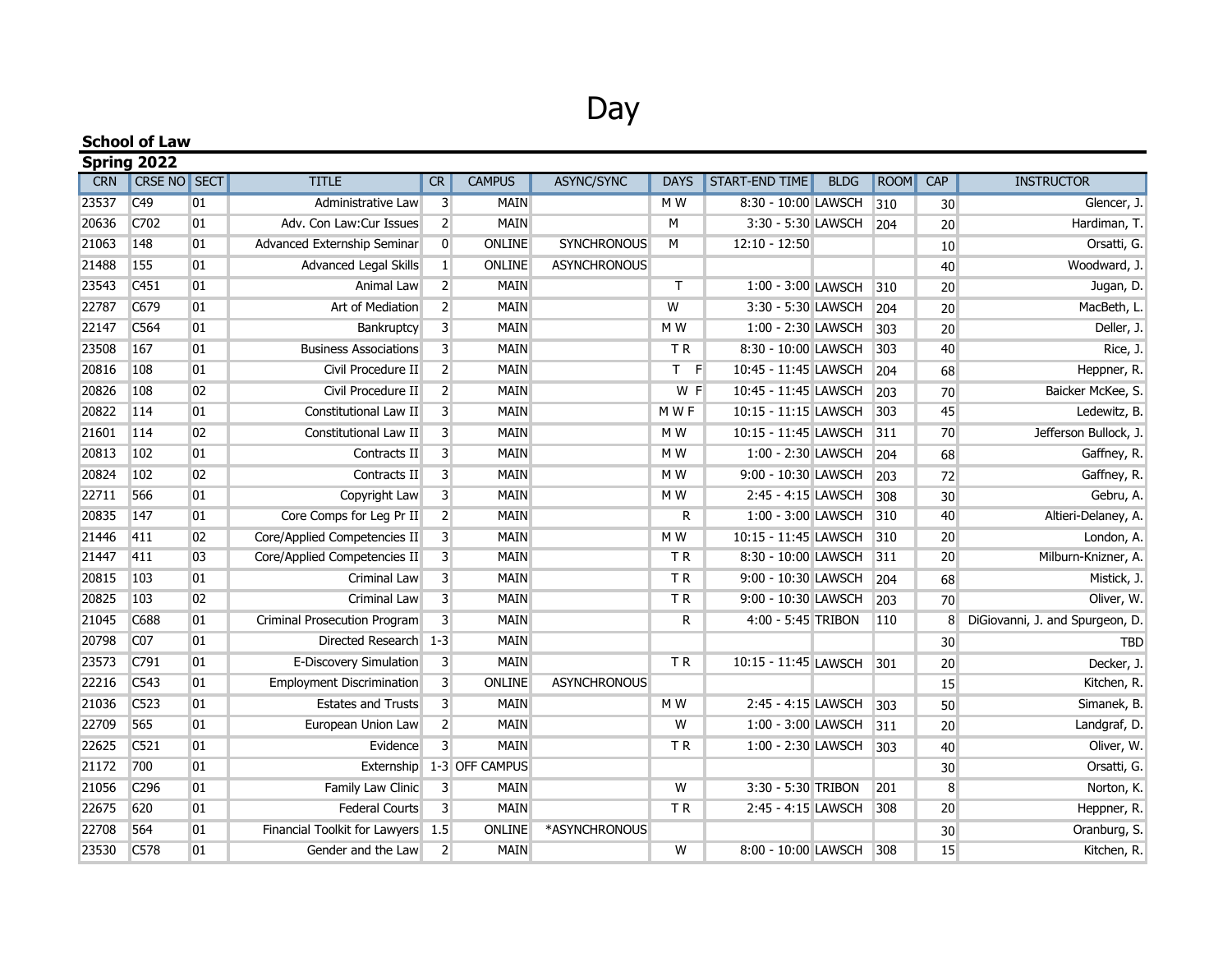| 21041 | C692 | 01 | Government Externship Seminar  | $\overline{0}$          | <b>ONLINE</b>       | <b>SYNCHRONOUS</b>  | ${\sf R}$               | $12:10 - 12:50$      |       | 10               | Orsatti, G.                  |
|-------|------|----|--------------------------------|-------------------------|---------------------|---------------------|-------------------------|----------------------|-------|------------------|------------------------------|
| 23570 | 574  | 01 | Human Trafficking              | $\overline{2}$          | MAIN                |                     | T.                      | 10:15 - 12:15 LAWSCH | 208   | 20               | Dai, L.                      |
| 21450 | C563 | 01 | International Law              | $\overline{3}$          | <b>MAIN</b>         |                     | M W                     | 1:00 - 2:30 LAWSCH   | 308   | 20               | Barker, R.                   |
| 21040 | C710 | 01 | Judicial Externship Seminar    | $\overline{0}$          | ONLINE              | <b>SYNCHRONOUS</b>  | М                       | $12:10 - 12:50$      |       | 10 <sup>°</sup>  | Orsatti, G.                  |
| 22687 | C557 | 01 | Land Use Law                   | $\overline{2}$          | <b>MAIN</b>         |                     | $\overline{\mathsf{R}}$ | 3:30 - 5:30 LAWSCH   | 204   | 20               | Mistick, J.                  |
| 23575 | 575  | 01 | Law and Leadership             | $\mathbf{1}$            | <b>MAIN</b>         |                     | $**S$                   | 9:00 - 12:30 LAWSCH  | 203   | 16               | Barton, A, and Generett, W.  |
| 20001 | C608 | 01 | Legal Medicine & For Science   | $\overline{2}$          | <b>MAIN</b>         |                     | R                       | 3:30 - 5:30 LAWSCH   | 203   | 20 <sup>°</sup>  | Wecht, C                     |
| 20828 | 137  | 01 | Legal Research & Writing II    | $\overline{2}$          | MAIN                |                     | TR.                     | 1:00 - 2:00 LAWSCH   | 204   | 17               | Schiavone, A.                |
| 20829 | 137  | 02 | Legal Research & Writing II    | $\overline{2}$          | <b>MAIN</b>         |                     | TR                      | 10:45 - 11:45 LAWSCH | 311   | 19               | Willke, T.                   |
| 20830 | 137  | 03 | Legal Research & Writing II    | $\overline{2}$          | <b>MAIN</b>         |                     | T R                     | 1:00 - 2:00 LAWSCH   | 308   | 24               | Meredith, M.                 |
| 20831 | 137  | 04 | Legal Research & Writing II    | $\overline{2}$          | <b>MAIN</b>         |                     | TR                      | 10:45 - 11:45 LAWSCH | 308   | 18               | Levine, J.                   |
| 20832 | 137  | 05 | Legal Research & Writing II    | $\overline{2}$          | <b>MAIN</b>         |                     | T R                     | 1:00 - 2:00 LAWSCH   | 311   | 14               | Milburn-Knizner, A.          |
| 20833 | 137  | 06 | Legal Research & Writing II    | $\overline{2}$          | <b>MAIN</b>         |                     | TR                      | 10:45 - 11:45 LAWSCH | 203   | 14               | Altieri-Delaney, A.          |
| 21146 | 137  | 07 | Legal Research & Writing II    | $\overline{2}$          | <b>MAIN</b>         |                     | T <sub>R</sub>          | 1:00 - 2:00 LAWSCH   | 301   | 13               | Mrdjenovich, D.              |
| 21866 | 137  | 08 | Legal Research & Writing II    | $\overline{2}$          | MAIN                |                     | TR                      | 10:45 - 11:45 LAWSCH | 310   | 19               | Kwisnek, E.                  |
| 20637 | C312 | 01 | <b>Negotiation Skills</b>      | $\overline{2}$          | <b>MAIN</b>         |                     | Т                       | 3:30 - 5:30 LAWSCH   | 204   | 16               | Glunt, J.                    |
| 21043 | C707 | 01 | NonProfit Externship Seminar   | $\overline{0}$          | ONLINE              | <b>SYNCHRONOUS</b>  | R                       | $12:10 - 12:50$      |       | 10               | Orsatti, G.                  |
| 21485 | 607  | 01 | PA Innocence Project           | 3                       | MAIN                |                     | F                       | 9:00 - 11:00 LAWSCH  | 310   | $6 \overline{6}$ | Delosa, E.                   |
| 21867 | C548 | 01 | Pa. Civil Procedure            | $\overline{\mathbf{3}}$ | <b>MAIN</b>         |                     | M W                     | 3:30 - 5:00 LAWSCH   | $311$ | 20               | Sabatini, E.                 |
| 23553 | C313 | 01 | Pleading & Discovery Sim       | $\overline{2}$          | <b>MAIN</b>         |                     | R                       | 10:15 - 12:15 LAWSCH | 208   | 20               | Baicker McKee, S.            |
| 23559 | 218  | 01 | Privacy and Data Security      | $\overline{3}$          | <b>MAIN</b>         |                     | T <sub>R</sub>          | 3:30 - 5:00 LAWSCH   | 310   | 20               | Loza de Siles, E.            |
| 22653 | 560  | 01 | Private Sector Ext Seminar     | $\overline{0}$          | ONLINE              | <b>SYNCHRONOUS</b>  | T.                      | 12:10 - 12:50        |       |                  | Willke, T.                   |
| 22626 | C19  | 01 | Professional Responsibility    | $\overline{\mathbf{3}}$ |                     |                     | TR                      | 3:15 - 4:45 LAWSCH   | 303   | 50               | London, A.                   |
| 20818 | 110  | 01 | Property II                    | $\mathsf{3}$            | <b>MAIN</b>         |                     | M W                     | 10:15 - 11:45 LAWSCH | 204   | 68               | Gebru, A.                    |
| 21145 | 110  | 02 | Property II                    | 3                       | <b>MAIN</b>         |                     | T.                      | 1:00 2:30 LAWSCH     | 203   | 70               | Herman, M.                   |
|       |      |    |                                |                         |                     |                     | F                       | 9:00 - 10:30 LAWSCH  | 203   |                  |                              |
| 21637 | 527  | 01 | Public Defender Program        | 3                       | <b>MAIN</b>         |                     | R                       | 3:30 - 5:30 TRIBON   | 201   | 8 <sup>°</sup>   | Howsie, E. and Steiner, S.   |
| 23554 | 536  | 01 | Race and American Law          | $\overline{2}$          | <b>MAIN</b>         |                     | M                       | 3:30 - 5:30 LAWSCH   | 203   | 12               | Jefferson Bullock, J.        |
| 21038 | C455 | 01 | Re-Entry Legal Services Clinic | 3                       | MAIN                |                     | T                       | 4:00 - 5:45 TRIBON   | 201   | 8                | Jenkins, T. and Robinson, C. |
| 21157 | 205  | 01 | Research for Law Practice      | $\vert 1 \vert$         | ONLINE              | <b>ASYNCHRONOUS</b> |                         |                      |       | 25               | Sprowls, C.                  |
| 23526 | 567  | 61 | <b>Secured Transactions</b>    | $\vert 1 \vert$         | ONLINE              | <b>ASYNCHRONOUS</b> |                         |                      |       | 30               | Rice, J.                     |
| 20820 | 112  | 01 | Torts II                       | $\overline{2}$          | <b>MAIN</b>         |                     | W                       | 9:00 - 10:00 LAWSCH  | 204   | 68               | Dai, L.                      |
|       |      |    |                                |                         |                     |                     | F                       | 9:30 - 10:30 LAWSCH  | 204   |                  |                              |
| 21445 | 112  | 02 | Torts II                       | $\overline{2}$          | <b>MAIN</b>         |                     | M <sub>R</sub>          | 1:00 - 2:00 LAWSCH   | 203   | 70               | Jamison, D.                  |
| 21865 | C526 | 01 | <b>Trial Advocacy</b>          |                         | <b>3 OFF CAMPUS</b> |                     | T                       | 4:00 - 7:00 CHAMBERS |       | 12               | Obara, J.                    |
| 21042 | C635 | 01 | Urban Development Practicum    | $\overline{3}$          | <b>MAIN</b>         |                     | T                       | 3:30 - 5:30 LAWSCH   | 208   | 12               | Mistick, J.                  |
| 21044 | C709 | 01 | Veterans Clinic                | $\overline{3}$          | <b>MAIN</b>         |                     | $\overline{\mathsf{W}}$ | 3:30 - 5:30 TRIBON   | 208   | 8                | Kunz, D. and Rago, J.        |